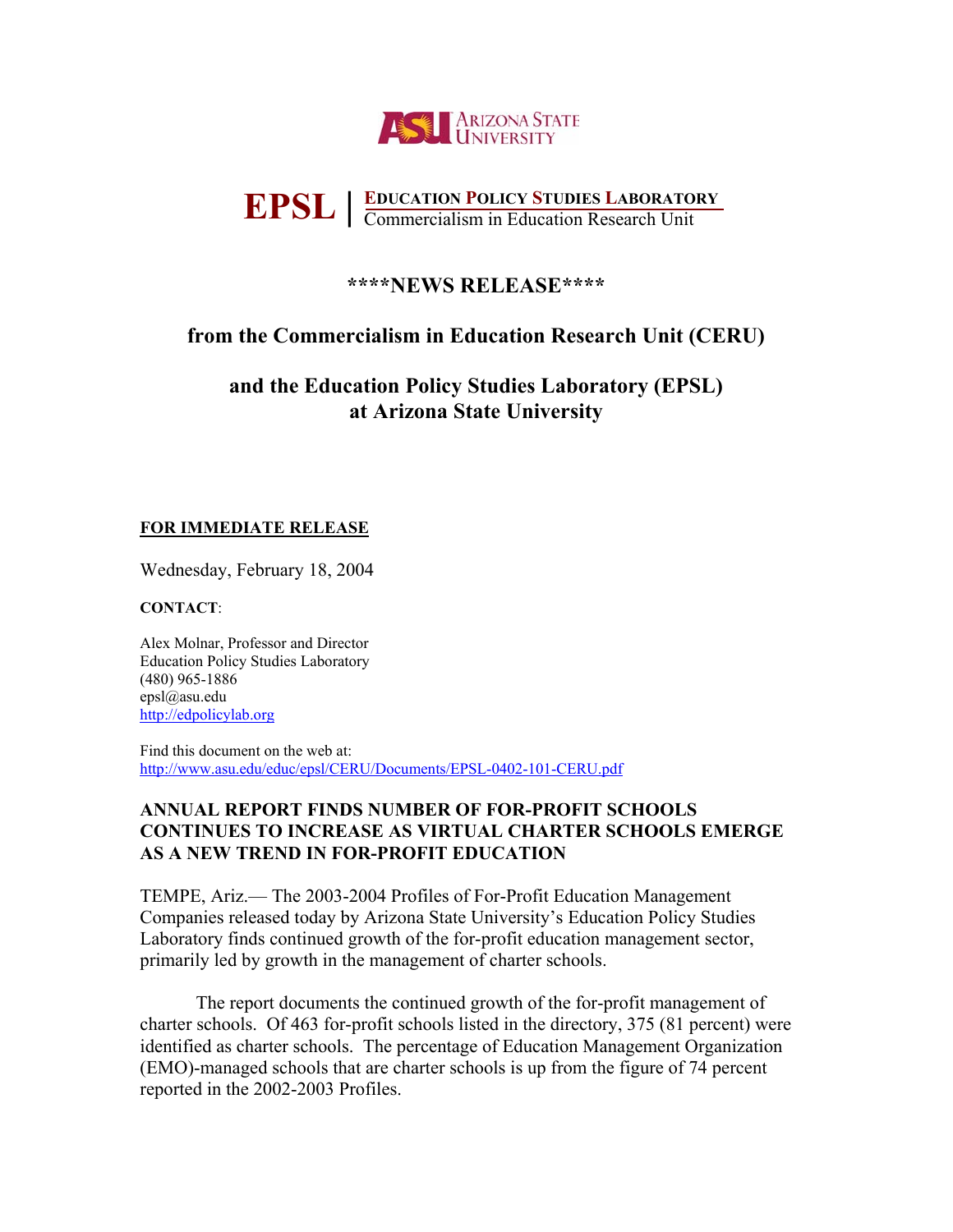Large EMOs (operating 10 or more schools) accounted for approximately 81 percent of EMO-managed schools and 89 percent of enrolled students. In contrast, although small- (3 or fewer schools) and medium-size (4 to 9 schools) EMOs together made up 75 percent of all profiled EMOs, they account for only 19 percent of the schools and 11 percent of the students enrolled in for-profit schools.

Large EMOs averaged 521 students per school, medium-sized EMOs averaged 229 students, while small EMOs averaged 265 students per school. All of the schools in the medium and small EMO categories were charter schools, while 77 percent of schools in the large category were charter schools.

The 2003-04 Profiles confirmed the closure of 63 EMO-managed schools. Two major EMO operators, Edison Schools and Chancellor-Beacon, accounted for 68 percent of the closed schools.

### **Permissive Charter School Laws attract For-Profit Operators**

States such as Arizona and Michigan with the most-permissive charter school laws tend to have the most schools managed by for-profit companies. The authors found Arizona and Michigan account for more than half of all schools managed or operated by EMOs.

#### **Virtual Schools: Virtually no accountability**

The report also documents the emergence of virtual charter schools. Virtual charter schools, schools in which instruction is delivered primarily via the internet and with little or no contact with certified teachers, were found to be a growing, but highly controversial development. The controversy arises because of the lack of any systematic regulatory or accountability response on the part of states where they operate. Such virtual schools operate with virtually no accountability to the states that fund them.

#### **EMO Management Is Controversial**

According to EPSL director Alex Molnar, "Publicly funded schools run by education management companies on a for-profit basis are a controversial innovation intended to improve schools through the profit-seeking motive of the marketplace. However, profitability continues to be an elusive goal for many EMOs. The consensus view of investors, researchers, and others is that the evidence thus far is insufficient to demonstrate that for-profit management increases the quality of education or that private management companies can profitably manage schools."

The sixth annual Profiles of For-Profit Education Management Companies is the most comprehensive resource on the for-profit education management industry. The report found that 51 management companies operate in 28 states and the District of